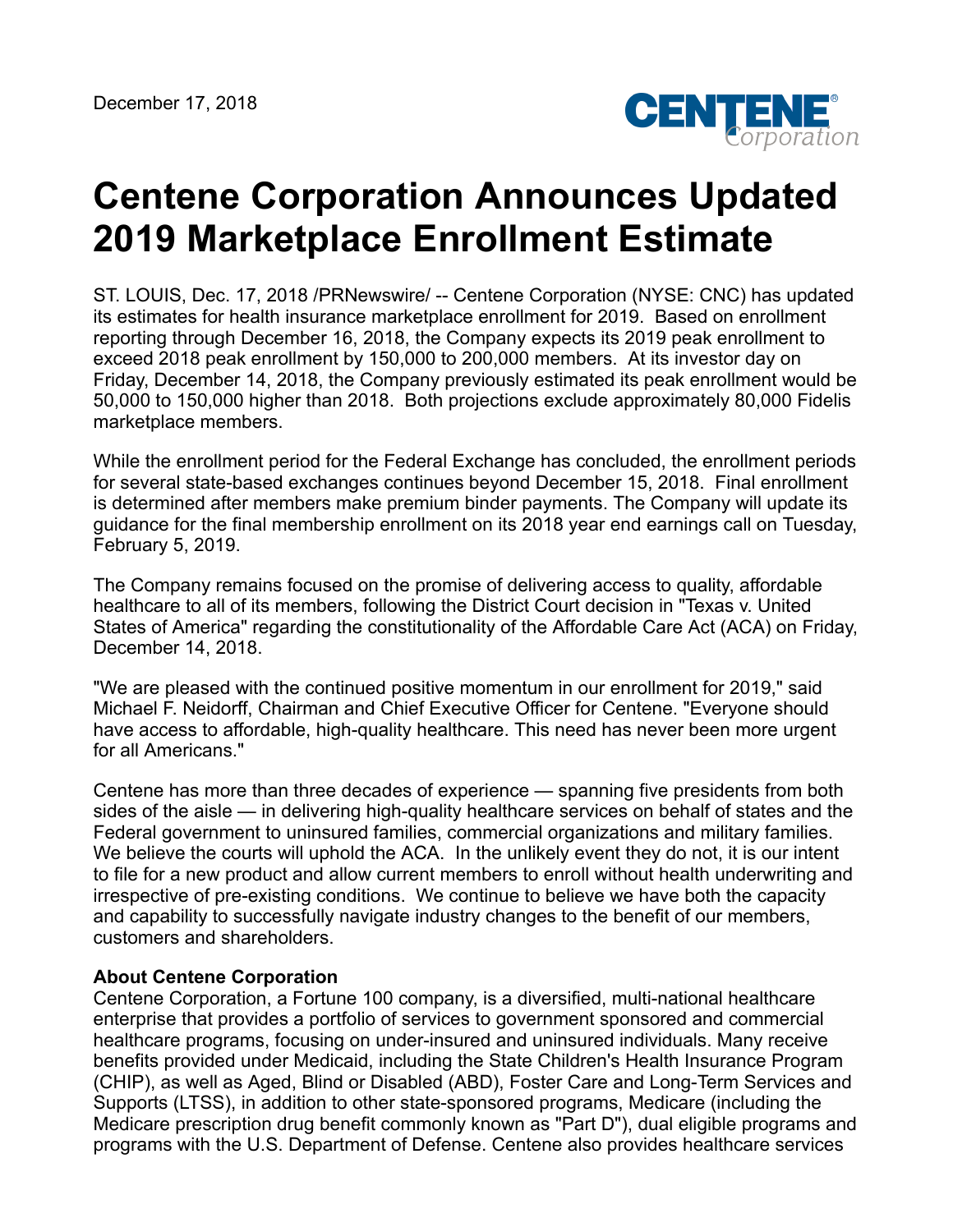to groups and individuals delivered through commercial health plans. Centene operates local health plans and offers a range of health insurance solutions. It also contracts with other healthcare and commercial organizations to provide specialty services including behavioral health management, care management software, correctional healthcare services, dental benefits management, commercial programs, home-based primary care services, life and health management, vision benefits management, pharmacy benefits management, specialty pharmacy and telehealth services.

Centene uses its investor relations website to publish important information about the Company, including information that may be deemed material to investors. Financial and other information about Centene is routinely posted and is accessible on Centene's investor relations website, <http://www.centene.com/investors>.

## **Forward-Looking Statements**

*The company and its representatives may from time to time make written and oral forwardlooking statements within the meaning of the Private Securities Litigation Reform Act (PSLRA) of 1995, including statements in this and other press releases, in presentations, filings with the Securities and Exchange Commission (SEC), reports to stockholders and in meetings with investors and analysts. In particular, the information provided in this press release may contain certain forward-looking statements with respect to the financial condition, results of operations and business of Centene and certain plans and objectives of Centene with respect thereto, including but not limited to the expected benefits of the acquisition of Health Net, Inc. (Health Net) (Health Net Acquisition) and the acquisition of New York State Catholic Health Plan, Inc., d/b/a Fidelis Care New York (Fidelis Care) (Fidelis Care Acquisition). These forward-looking statements can be identified by the fact that they do not relate only to historical or current facts. Without limiting the foregoing, forward-looking statements often use words such as "believe", "anticipate", "plan", "expect", "estimate", "intend", "seek", "target", "goal", "may", "will", "would", "could", "should", "can", "continue" and other similar words and expressions (and the negative thereof). We intend such forward-looking statements to be covered by the safe-harbor provisions for forwardlooking statements contained in PSLRA. A number of factors, variables or events could cause actual plans and results to differ materially from those expressed or implied in forward-looking statements. Such factors include, but are not limited to, Centene's ability to accurately predict and effectively manage health benefits and other operating expenses and reserves; competition; membership and revenue declines or unexpected trends; changes in healthcare practices, new technologies and advances in medicine; increased healthcare costs; changes in economic, political or market conditions; changes in federal or state laws or regulations, including changes with respect to income tax reform or government healthcare programs as well as changes with respect to the Patient Protection and Affordable Care Act and the Health Care and Education Affordability Reconciliation Act and any regulations enacted thereunder that may result from changing political conditions or judicial actions, including the ultimate outcome of the District Court decision in "Texas v. United States of America" regarding the constitutionality of the Affordable Care Act (ACA) on Friday, December 14, 2018; rate cuts or other payment reductions or delays by governmental payors and other risks and uncertainties affecting Centene's government businesses; Centene's ability to adequately price products on federally facilitated and statebased Health Insurance Marketplaces; tax matters; disasters or major epidemics; the outcome of legal and regulatory proceedings; changes in expected contract start dates; provider, state, federal and other contract changes and timing of regulatory approval of contracts; the expiration, suspension or termination of Centene's contracts with federal or state governments (including but not limited to Medicaid, Medicare, TRICARE or other customers); the difficulty of predicting the timing or outcome of pending or future litigation or*